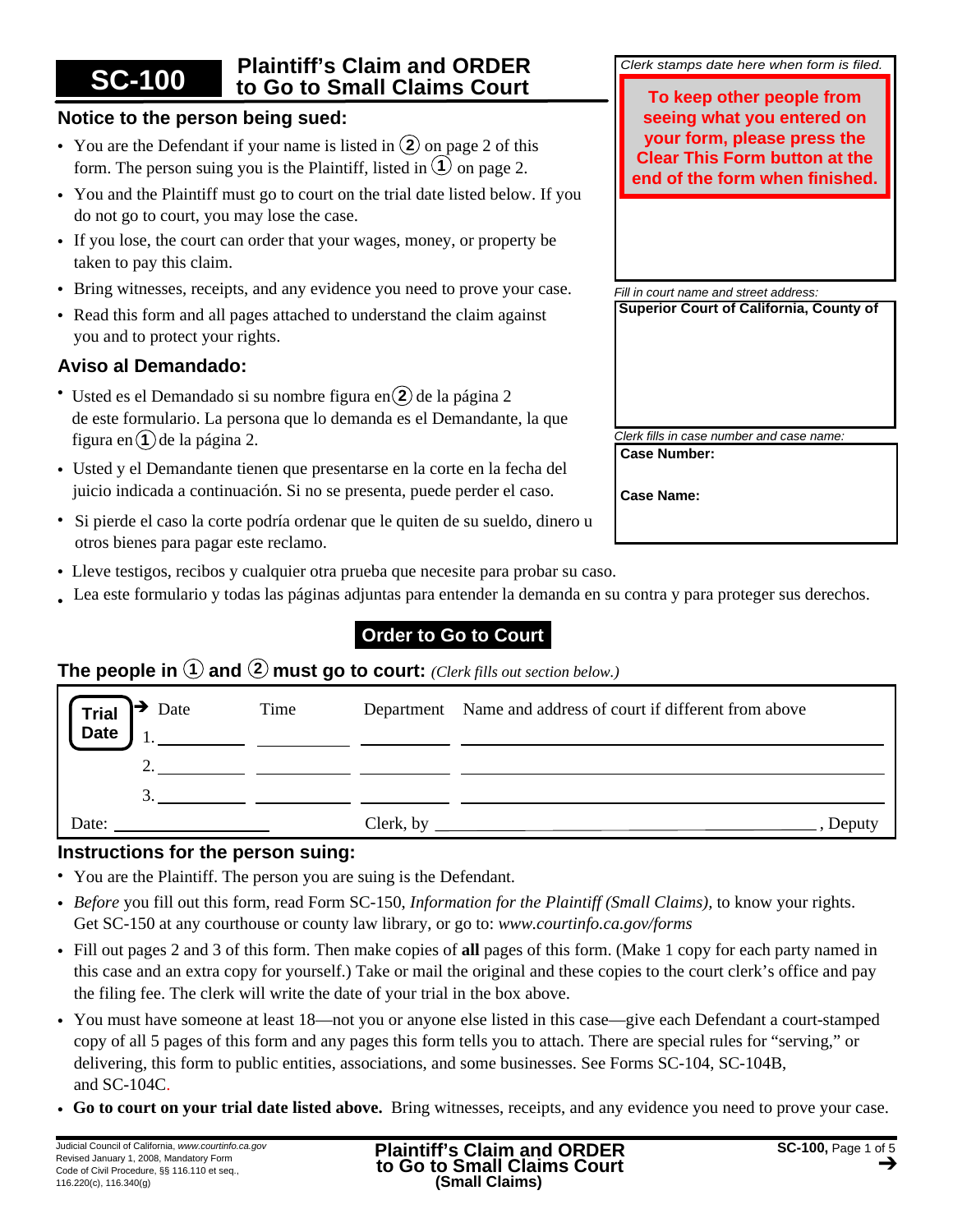**Case Number:**

Plaintiff *(list names):*

| Name: Name and the same of the same of the same of the same of the same of the same of the same of the same of the same of the same of the same of the same of the same of the same of the same of the same of the same of the       |                   |              | Phone: $($ )     |
|--------------------------------------------------------------------------------------------------------------------------------------------------------------------------------------------------------------------------------------|-------------------|--------------|------------------|
| Street address: Street<br><u> 1989 - Johann Barbara, martxa alemaniar amerikan a</u>                                                                                                                                                 | City              | <b>State</b> | Zip              |
| Mailing address (if different): Street                                                                                                                                                                                               |                   |              |                  |
|                                                                                                                                                                                                                                      | City              | <b>State</b> | Zip              |
| If more than one Plaintiff, list next Plaintiff here:                                                                                                                                                                                |                   |              |                  |
|                                                                                                                                                                                                                                      |                   | Phone: (     |                  |
| Street address: Street                                                                                                                                                                                                               | City              | State        | $\overline{Zip}$ |
|                                                                                                                                                                                                                                      |                   |              |                  |
| Mailing address (if different): Street                                                                                                                                                                                               | City              | <b>State</b> | Zip              |
| $\Box$ Check here if more than 2 Plaintiffs and attach Form SC-100A.                                                                                                                                                                 |                   |              |                  |
| $\Box$ Check here if either Plaintiff listed above is doing business under a fictitious name. If so, attach Form SC-103.                                                                                                             |                   |              |                  |
| The Defendant (the person, business, or public entity being sued) is:                                                                                                                                                                |                   |              |                  |
|                                                                                                                                                                                                                                      |                   | Phone: (     |                  |
|                                                                                                                                                                                                                                      |                   |              |                  |
| Street address: Street                                                                                                                                                                                                               | City              | State        | Zip              |
| Mailing address (if different): Street                                                                                                                                                                                               | $\overline{City}$ |              |                  |
|                                                                                                                                                                                                                                      |                   | <b>State</b> | $\overline{Zip}$ |
| If more than one Defendant, list next Defendant here:                                                                                                                                                                                |                   |              |                  |
|                                                                                                                                                                                                                                      |                   | Phone: (     |                  |
| Street address: Street                                                                                                                                                                                                               |                   |              |                  |
|                                                                                                                                                                                                                                      | City              | <b>State</b> | Zip              |
| Mailing address (if different): Street                                                                                                                                                                                               | City              | State        | Zip              |
| $\Box$ Check here if more than 2 Defendants and attach Form SC-100A.                                                                                                                                                                 |                   |              |                  |
| Check here if any Defendant is on active military duty, and write his or her name here: _                                                                                                                                            |                   |              |                  |
|                                                                                                                                                                                                                                      |                   |              |                  |
| The Plaintiff claims the Defendant owes \$ _______________. (Explain below):                                                                                                                                                         |                   |              |                  |
| a. Why does the Defendant owe the Plaintiff money?<br><u>Letting</u> the state of the state of the state of the state of the state of the state of the state of the state of the state of the state of the state of the state of the |                   |              |                  |
|                                                                                                                                                                                                                                      |                   |              |                  |
|                                                                                                                                                                                                                                      |                   |              |                  |
|                                                                                                                                                                                                                                      |                   |              |                  |
|                                                                                                                                                                                                                                      |                   |              |                  |
|                                                                                                                                                                                                                                      |                   |              |                  |

*Check here if you need more space. Attach one sheet of paper or Form MC-031 and write "SC-100, Item 3" at the top.*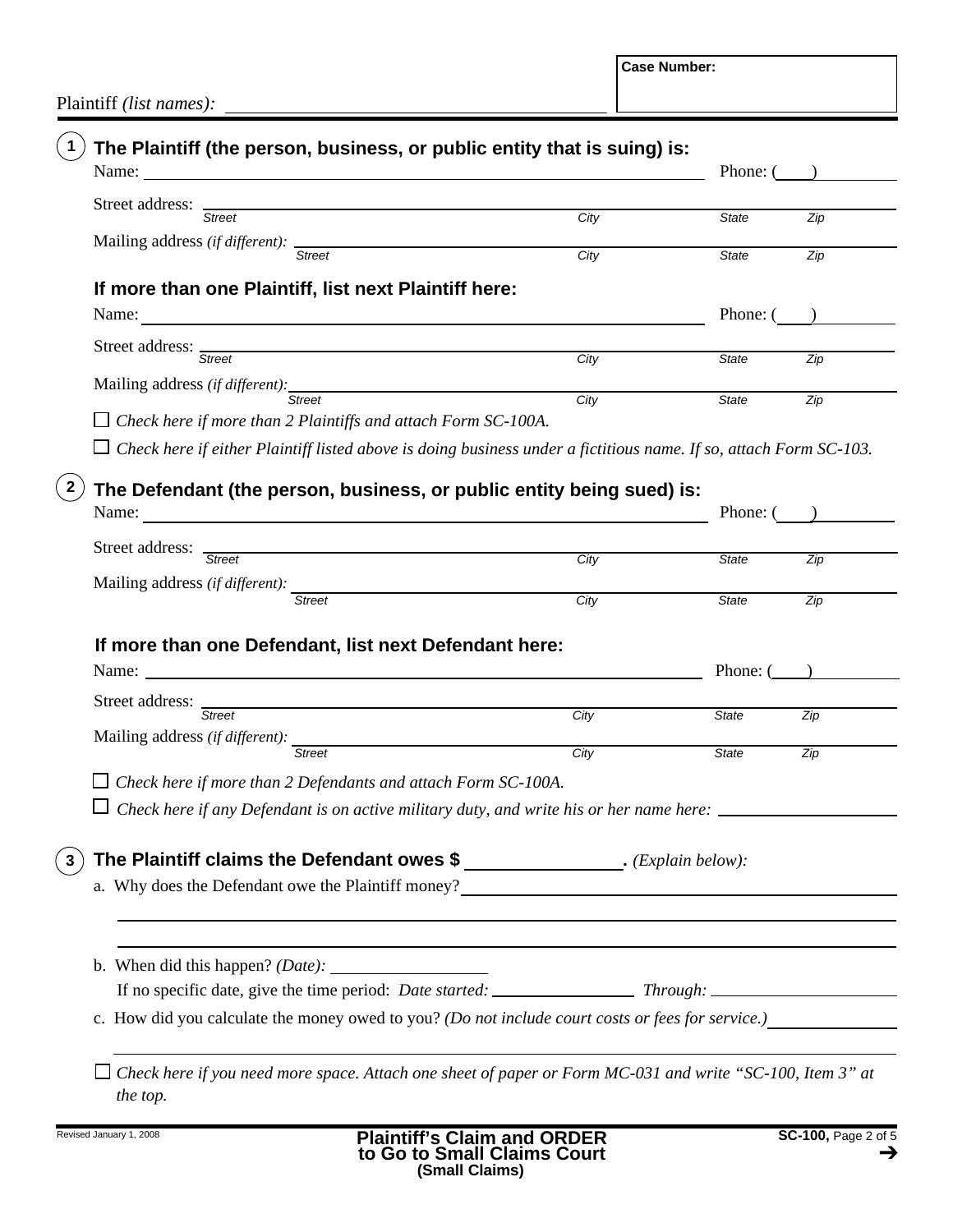|                                                                                                                                                                                                                                                                                                   | <b>Case Number:</b>                                                                                                                                                                          |
|---------------------------------------------------------------------------------------------------------------------------------------------------------------------------------------------------------------------------------------------------------------------------------------------------|----------------------------------------------------------------------------------------------------------------------------------------------------------------------------------------------|
| Plaintiff <i>(list names)</i> : $\_\_$                                                                                                                                                                                                                                                            |                                                                                                                                                                                              |
| You must ask the Defendant (in person, in writing, or by phone) to pay you before you<br>sue. Have you done this? $\Box$ Yes $\Box$ No                                                                                                                                                            |                                                                                                                                                                                              |
| Why are you filing your claim at this courthouse?<br>5<br>This courthouse covers the area (check the one that applies):                                                                                                                                                                           |                                                                                                                                                                                              |
| (1) Where the Defendant lives or does business.<br>$a. \perp \perp$<br>(2) Where the Plaintiff's property was damaged.<br>(3) Where the Plaintiff was injured.                                                                                                                                    | (4) Where a contract (written or spoken) was made,<br>signed, performed, or broken by the Defendant or<br>where the Defendant lived or did business when<br>the Defendant made the contract. |
| Where the buyer or lessee signed the contract, lives now, or lived when the contract was made, if this claim<br>$\mathbf{b}$ . $\Box$<br>is about an offer or contract for personal, family, or household goods, services, or loans. (Code Civ.<br><i>Proc.</i> , $\frac{8}{9}$ 395( <i>b</i> ).) |                                                                                                                                                                                              |
| c. $\Box$ Where the buyer signed the contract, lives now, or lived when the contract was made, if this claim is about<br>a retail installment contract (like a credit card). (Civil Code, § 1812.10.)                                                                                             |                                                                                                                                                                                              |
| d. □ Where the buyer signed the contract, lives now, or lived when the contract was made, or where the vehicle<br>is permanently garaged, if this claim is about a vehicle finance sale. (Civil Code, § 2984.4.)<br>Other (specify):<br>$e. \perp \perp$                                          |                                                                                                                                                                                              |
|                                                                                                                                                                                                                                                                                                   |                                                                                                                                                                                              |
| List the zip code of the place checked in $\circled{5}$ above (if you know):<br>6                                                                                                                                                                                                                 |                                                                                                                                                                                              |
| Is your claim about an attorney-client fee dispute? $\Box$ Yes $\Box$ No<br>If yes, and if you have had arbitration, fill out Form SC-101, attach it to this form, and check here: $\Box$                                                                                                         |                                                                                                                                                                                              |
| 8<br>Are you suing a public entity? $\square$ Yes $\square$ No                                                                                                                                                                                                                                    |                                                                                                                                                                                              |
| If yes, you must file a written claim with the entity first. $\Box$ A claim was filed on (date): $\Box$                                                                                                                                                                                           |                                                                                                                                                                                              |
| If the public entity denies your claim or does not answer within the time allowed by law, you can file this form.                                                                                                                                                                                 |                                                                                                                                                                                              |
| Have you filed more than 12 other small claims within the last 12 months in California?<br>9<br>$\Box$ Yes $\Box$ No<br>If yes, the filing fee for this case will be higher.                                                                                                                      |                                                                                                                                                                                              |
| 10<br>I understand that by filing a claim in small claims court, I have no right to appeal this claim.                                                                                                                                                                                            |                                                                                                                                                                                              |
| I have not filed, and understand that I cannot file, more than two small claims cases for more than \$2,500 in                                                                                                                                                                                    |                                                                                                                                                                                              |
| California during this calendar year.                                                                                                                                                                                                                                                             |                                                                                                                                                                                              |
| I declare, under penalty of perjury under California State law, that the information above and on any attachments to<br>this form is true and correct.                                                                                                                                            |                                                                                                                                                                                              |
| Date:                                                                                                                                                                                                                                                                                             |                                                                                                                                                                                              |
| Plaintiff types or prints name here                                                                                                                                                                                                                                                               | Plaintiff signs here                                                                                                                                                                         |
| Date:                                                                                                                                                                                                                                                                                             |                                                                                                                                                                                              |
| Second Plaintiff types or prints name here                                                                                                                                                                                                                                                        | Second Plaintiff signs here                                                                                                                                                                  |
| <b>Requests for Accommodations</b>                                                                                                                                                                                                                                                                |                                                                                                                                                                                              |
| Assistive listening systems, computer-assisted, real-time captioning, or sign language interpreter                                                                                                                                                                                                |                                                                                                                                                                                              |
| services are available if you ask at least 5 days before the trial. Contact the clerk's office for Form                                                                                                                                                                                           |                                                                                                                                                                                              |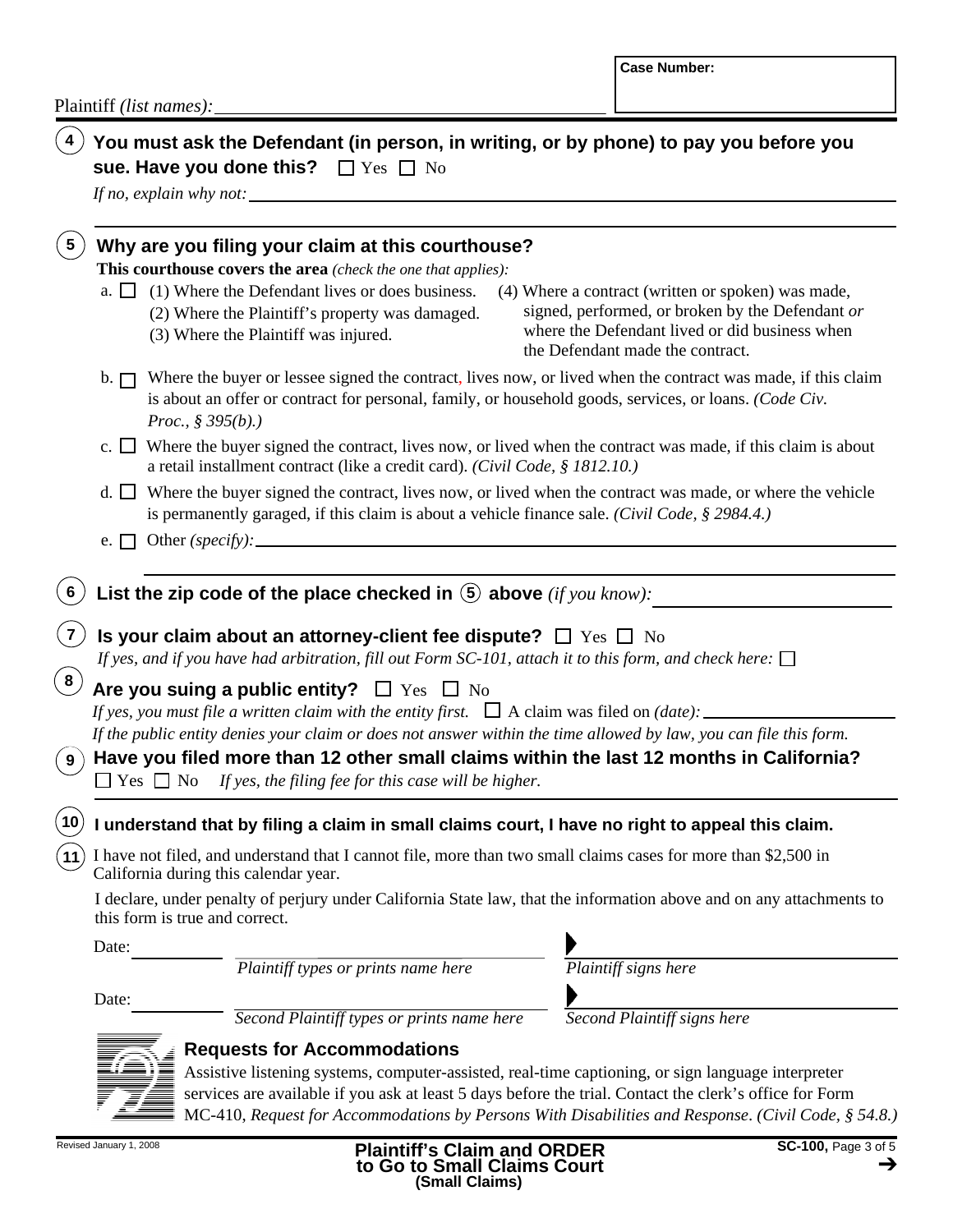#### **Information for the Defendant (the person being sued) SC-100**

**"Small claims court"** is a special court where claims for \$5,000 or less are decided. A "natural person" (not a business or public entity) may claim up to \$7,500, including a sole proprietor. The process is quick and cheap. The rules are simple and informal.

You are the Defendant—the person being sued. The person who is suing you is the Plaintiff.

## **Do I need a lawyer?**

You may talk to a lawyer before or after the case. But you *may not* have a lawyer represent you in court (unless this is an appeal from a small claims case).

## **How do I get ready for court?**

You don't have to file any papers before your trial, unless you think this is the wrong court for your case. But bring to your trial any witnesses, receipts, and evidence that supports your case. And read "Get Ready for Court" at: *www.courtinfo.ca.gov/selfhelp/smallclaims/getready.htm*

## **What if I need an accommodation?**

If you have a disability or are hearing impaired, fill out Form MC-410, *Request for Accommodations*. Give the form to your court clerk or the ADA/Access Coordinator.

## **What if I don't speak English well?**

Bring an adult who is not a witness to interpret for you, or ask the court clerk for an interpreter at least five days before your court date. A court-provided interpreter may not be available or there may be a fee for using a court interpreter unless you qualify for a fee waiver. You may ask the court for a list of interpreters and also the *Application for Waiver of Court Fees and Costs* (form FW-001).

## **Where can I get the court forms I need?**

Go to any courthouse or your county law library, or print forms at: *www.courtinfo.ca.gov/forms*

## **What happens at the trial?**

The judge will listen to both sides. The judge may make a decision at your trial or mail the decision to you later.

## **What if I lose the case?**

If you lose, you can appeal. You'll have to pay a fee. (Plaintiffs cannot appeal their own claims.)

- If you were at the trial, file Form SC-140, *Notice of Appeal*. You must file within 30 days after the judge's decision. •
- If you were *not* at the trial, fill out and file Form SC-135, *Notice of Motion to Vacate Judgment and Declaration,* to ask the judge to cancel the judgment (decision). If the judge does not give you a new trial, you have 10 days to appeal the decision. File Form SC-140. •

For more information on appeals, see: *www.courtinfo.ca.gov/selfhelp/smallclaims/appeal.htm*

### **Do I have options?**

Yes. If you are being sued, you can:

- **Settle your case before the trial.** If you and the Plaintiff agree on how to settle the case, both of you must notify the court. Ask the Small Claims Advisor for help. •
- **Prove this is the wrong court.** Send a letter to the court *before* your trial, explaining why you think this is the wrong court. Ask the court to dismiss the claim. You must serve (give) a copy of your letter (by mail or in person) to all parties. (Your letter to the court must say you have done this.) •
- **Go to the trial and try to win your case.** Bring witnesses, receipts, and any evidence you need to prove your case. To make sure the witnesses go to the trial, fill out Form SC-107, and the clerk will subpoena (order) them to go. •
- **Sue the person who is suing you.** File Form SC-120, *Defendant's Claim*. There are strict filing deadlines you must follow. •
- **Agree with the Plaintiff's claim and pay the money.** Or, if you can't pay the money now, go to your trial and say you want to make payments. •
- Let the case "default." If you don't settle and do not go to the trial (default), the judge may give the Plaintiff what he or she is asking for plus court costs. If this happens, the Plaintiff can legally take your money, wages, and property to pay the judgment. •

## **What if I need more time?**

You can change the trial date if:

- You cannot go to court on the scheduled date (you will have to pay a fee to postpone the trial) *or* •
- You did not get served (receive this order to go to court) at least 15 days before the trial (or 20 days if you live outside the county) *or* •
- You need more time to get an interpreter. One postponement is allowed, and you will not have to pay a fee to delay the trial. •

Ask the Small Claims Clerk about the rules and fees for postponing a trial. Or fill out Form SC-110 (or write a letter) and mail it to the court *and* to all other people listed on your court papers before the deadline. Enclose a check for your court fees, unless a fee waiver was granted.

## **Need help? ?**

Your county's Small Claims Advisor can help for free.

Or go to "County-Specific Court Information" at: *www.courtinfo.ca.gov/selfhelp/smallclaims*